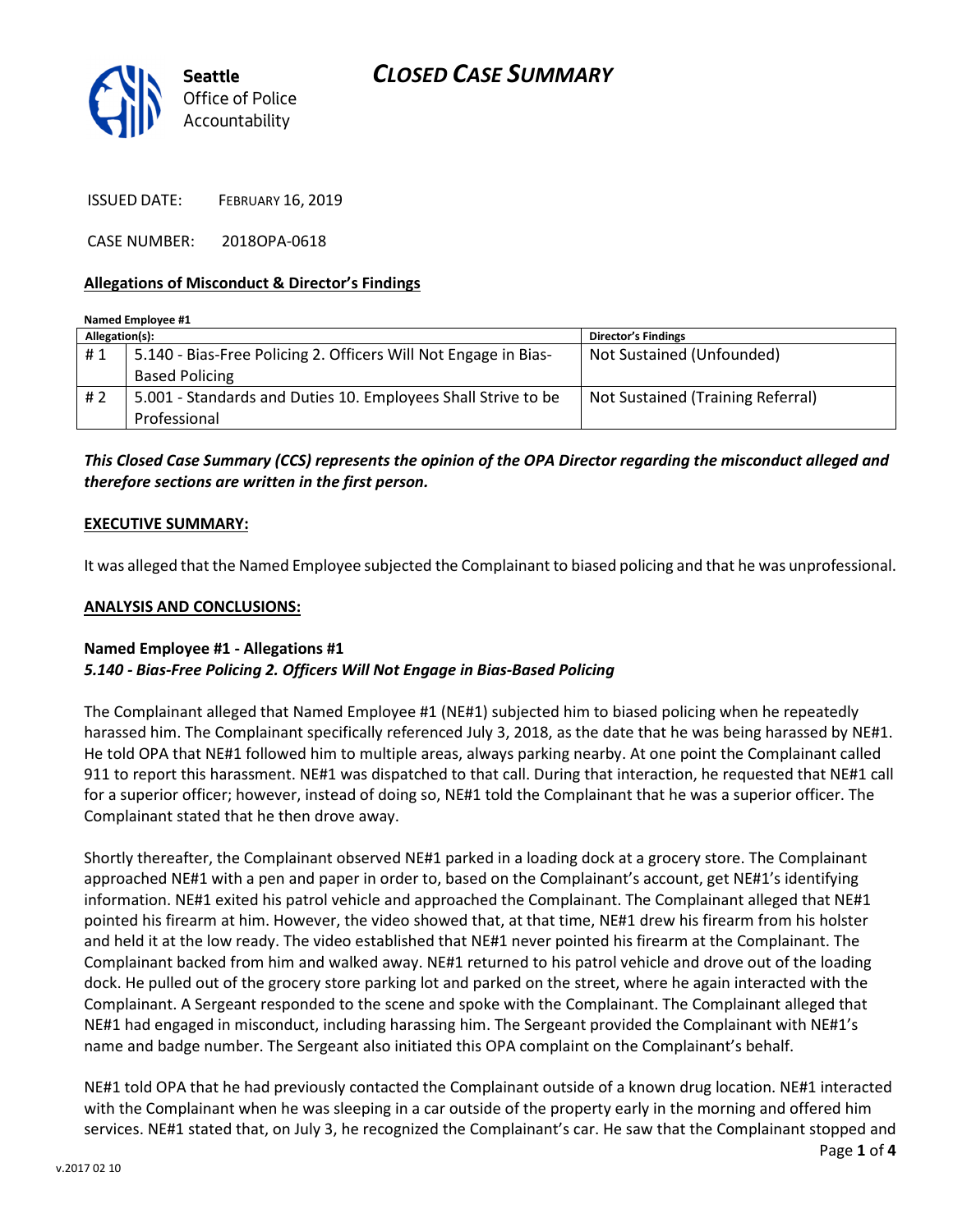## CLOSE CASE SUMMARY

OPA CASE NUMBER: 2018OPA-0618

idled in a number of locations. NE#1 continued to follow him. NE#1 believed that the Complainant was acting suspiciously and thought he could be potentially car prowling. NE#1 explained that he felt the Complainant could be car prowling because he was driving as if he was looking for a parking space, but then drove past open places to park. NE#1 also told OPA that the area in which the grocery store was located was one of the most active prowling locations based on South Precinct statistics (those statistics were provided to OPA).

NE#1 stated that he observed the Complainant park at a gas pump, but said that the Complainant did not get out of his vehicle and did not pump gas. NE#1 observed him for a moment and then left. NE#1 then heard the call come over the radio regarding the Complainant's request for contact. When NE#1 approached the Complainant, the Complainant told him that he called for a "superior" officer, not NE#1. NE#1 responded that he was a superior officer. NE#1 asked if the Complainant wanted another officer to come to the scene and the Complainant said that he did. NE#1 told him that another officer was coming. NE#1 then questioned the Complainant about whether he was actually getting gas and mentioned his suspicion that the Complainant was "trolling." The Complainant again stated that he was seeking a superior officer, NE#1 asked him whether he wanted a Sergeant to come to the scene. When the Complainant did not respond, NE#1 asked him a second time. The Complainant again did not respond and NE#1 called in the Complainant's request for a Sergeant and left the scene.

NE#1 recounted that he knew from RMS that the Complainant was a MMA fighter and that the Complainant was less than half NE#1's age. He was also aware from the radio traffic that the Complainant self-reported that he had a knife and machete in his vehicle. NE#1 stated that he was parked in the loading dock when the Complainant approached him. NE#1 told OPA that he was concerned that he could be ambushed and he drew his weapon when he stepped out of the car for that reason. The video captured NE#1 tell the Complainant to step back. NE#1 stated that he was concerned that the Complainant could be armed. The Complainant indicated that he wanted NE#1's identifying information. NE#1 stated that he would get the Complainant that information but that he wanted the Complainant to move back. At that time, NE#1 mentioned the knife to the Complainant. The Complainant told NE#1 that the knife was in his car. NE#1 mentioned that the knife was in the Complainant's lunge area and then offered to frisk him. The Complainant told him to do so but it appeared that NE#1 stated in response: "I don't need to frisk you." Later during that interaction, NE#1 told the Complainant that he was not his "bro." He then gave the Complainant his business card and stated: "you have a good day. Don't be out here car prowling." NE#1 ended the conversation, left the scene, and did not interact with the Complainant again.

SPD policy prohibits biased policing, which it defines as "the different treatment of any person by officers motivated by any characteristic of protected classes under state, federal, and local laws as well other discernible personal characteristics of an individual." (SPD Policy 5.140.) This includes different treatment based on the race of the subject. (See id.)

Whether NE#1's suspicions of the Complainant's behavior were legitimate and regardless of whether he was professional in his dealings with the Complainant, there is insufficient evidence to establish that NE#1's actions were improperly motivated by the race of the Complainant. Instead, I find that NE#1 based his actions on his perceptions of the Complainant's conduct, whether warranted or not. As such, I recommend that this allegation be Not Sustained – Unfounded.

Recommended Finding: Not Sustained (Unfounded)



Seattle

Office of Police Accountability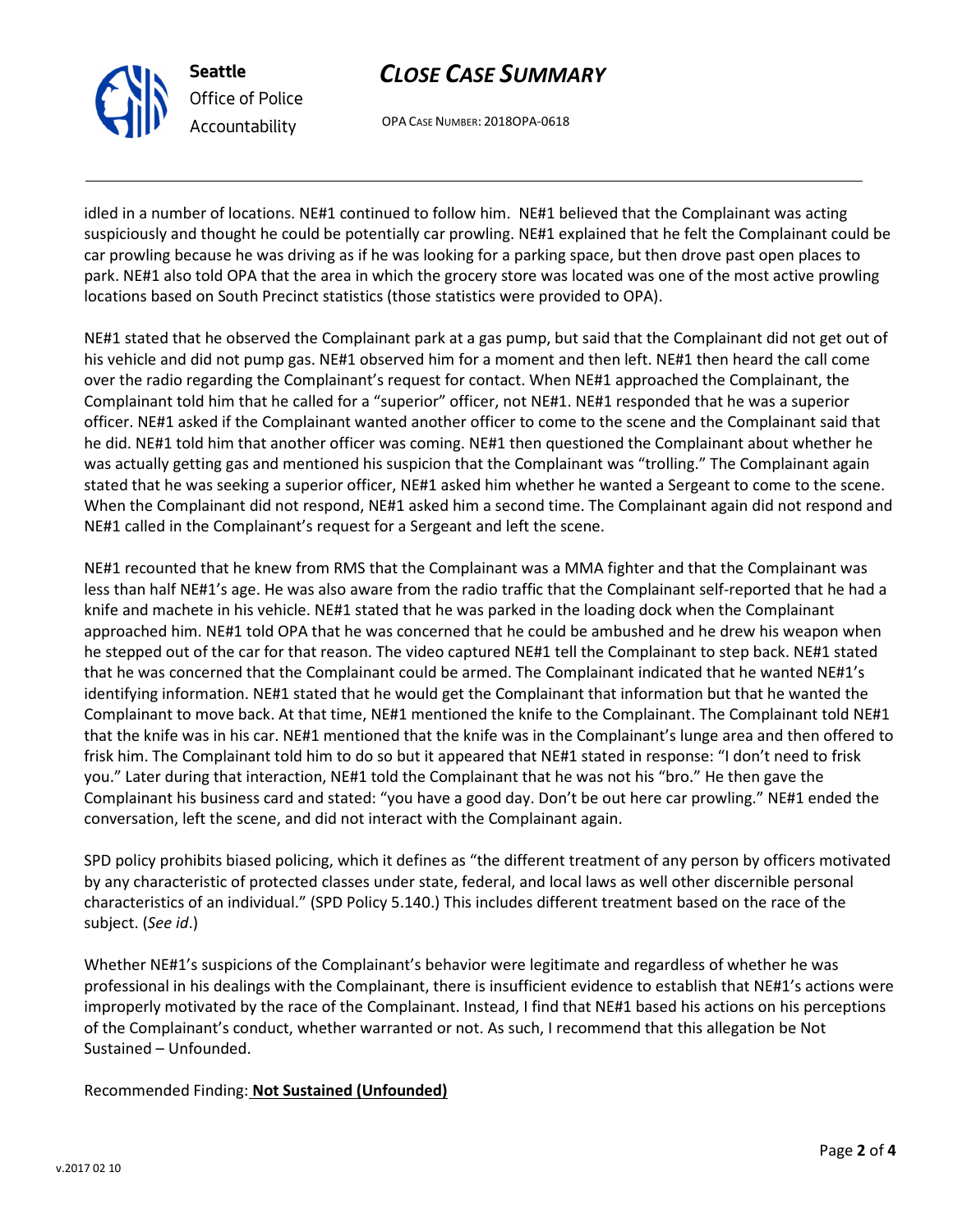

# Named Employee #1 - Allegation #2 5.001 - Standards and Duties 10. Employees Shall Strive to be Professional

Seattle

Office of Police Accountability

SPD Policy 5.001-POL-10 requires that SPD employees "strive to be professional at all times." The policy further instructs that "employees may not engage in behavior that undermines public trust in the Department, the officer, or other officers." (SPD Policy 5.001-POL-10.) The policy further states the following: "Any time employees represent

the Department or identify themselves as police officers or Department employees, they will not use profanity directed as an insult or any language that is derogatory, contemptuous, or disrespectful toward any person." (Id.) Lastly, the policy instructs Department employees to "avoid unnecessary escalation of events even if those events do not end in reportable uses of force." (Id.)

OPA is concerned by NE#1's statements and conduct during this incident. For example, NE#1 knew or should have known that the Complainant's initial 911 call concerned NE#1 and that he was seeking an officer to whom he could report NE#1's conduct. However, NE#1 still, for some unclear reason, self-dispatched to the call. Given their prior interactions and given that NE#1 was aware of the Complainant's MMA experience and self-reported weapon possession, he chose to respond to an incident that had the potential to escalate. Moreover, as discussed above, the Complainant was clearly seeking to speak to another officer, not NE#1.

Moreover, when NE#1 responded to the call and interacted with the Complainant, the Complainant told him that he did not want to speak with NE#1 and wanted a superior officer. Again, NE#1 knew or should have known that the Complainant was asking for a supervisor, not an officer with skills that were superior to NE#1's. NE#1's statement to the Complainant that he was a superior officer was unhelpful and served no legitimate law enforcement purpose. It may be that NE#1's skills are superior to most other SPD officers, but, knowing this, NE#1 should not have felt the need to prove that to the Complainant. Instead, NE#1 should have just called a supervisor and walked away. I do not understand why NE#1 did not do this and, instead, felt it necessary to engage in this manner with the Complainant. When he did not do so, he set up another interaction between him and the Complainant, which again had the potential to escalate into violence. Indeed, NE#1 felt that this was enough of a possibility that he withdrew his firearm.

Lastly, NE#1 engaged in another adversarial conversation with the Complainant when he was providing the Complainant with his identification. This included telling the Complainant that he was not his "bro." Again, this simply seemed unnecessary under the circumstances.

In OPA's opinion, no single thing that NE#1 said rose to the level of a violation of this policy, even if the totality of his statements and demeanor were close to the line. Notably, he did not use profanity towards the Complainant, and his express words were not derogatory or contemptuous. That being said, OPA is concerned with NE#1's approach to this situation and, most notably, his failure to call for a supervisor when he knew that this was what the Complainant was requesting. As such, OPA recommends that NE#1 receive the below Training Referral.

• Training Referral: NE#1 should receive retraining concerning the elements of SPD Policy 5.001-POL-10 and the requirement that he conduct himself professionally when engaging in law enforcement activity. This is the second Training Referral that NE#1 has been issued for professionalism. Moreover, he has also received on Sustained professionalism finding. As such, OPA recommends that he receive more substantial training on professionalism and concerning the Department's expectations of his conduct. OPA suggests that this